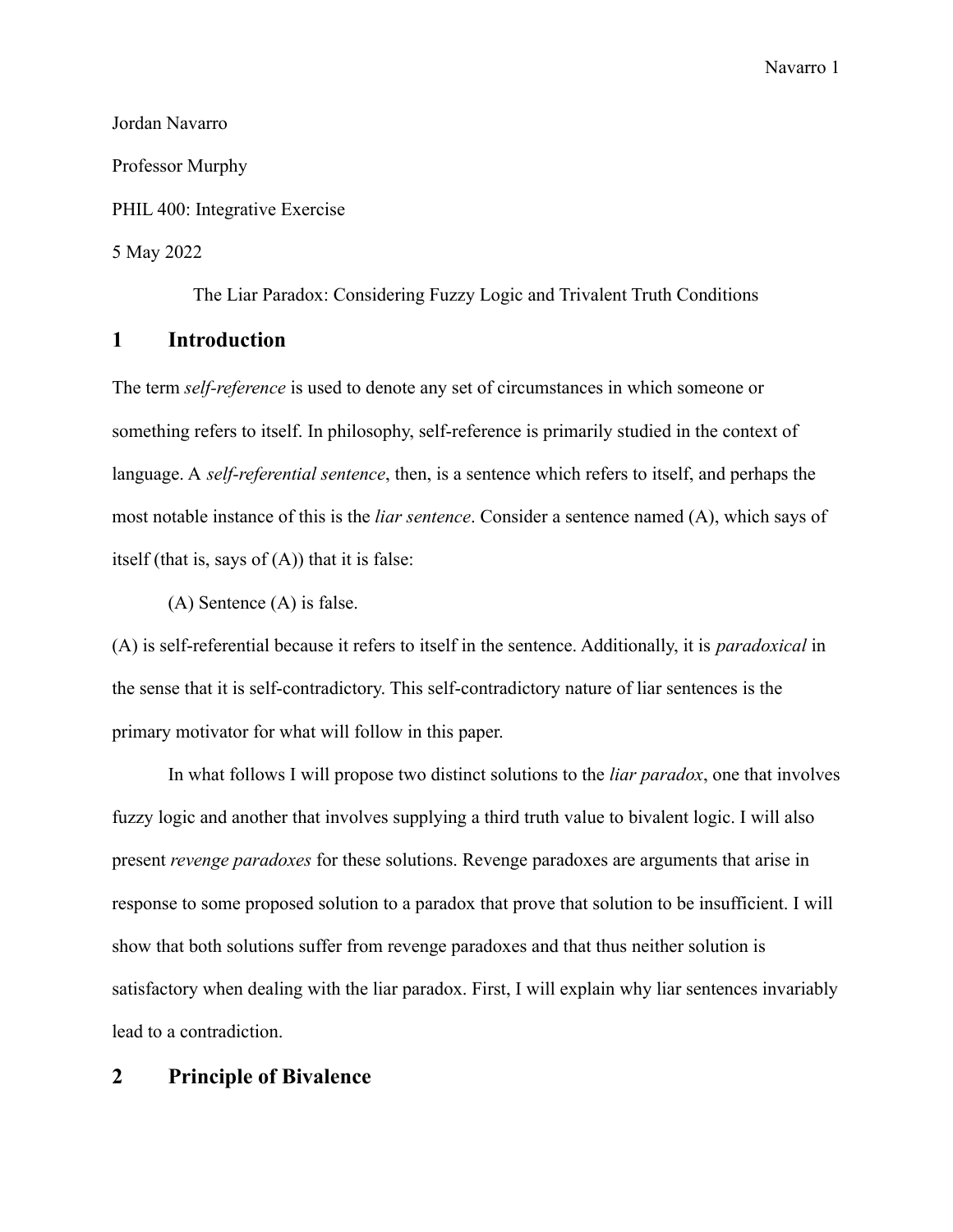In "Function and Concept", Friedrich Ludwig Gottlob Frege offers his notion of a *function* (and, by extension, a *concept*) and demonstrates how he derives truth values of two types: true and false (Frege 137, 139). It is important to identify what suffices as truth values because we use them to assert propositions about given contexts or, more generally, the world. More specifically, truth values are important in the case of the liar paradox because we will only be able to discern the contradiction that emerges by evaluating the veracity of what is taken at face value from the liar sentence against the veracity of what is actually meant once one examines it more closely.

### **2.1 Functions**

Frege defines a function as follows: "A function of *x* [is] taken to be a mathematical expression containing *x*, a formula containing the letter *x*. Thus...the expression  $2x^3 + x$  would be a function of *x*, and  $2[x]2^3 + 2$  would be a function of 2." (Frege 131) He takes issue with the view that expressions such as " $1 + 3$ " and " $2 + 2$ " are equal but not the same because he believes that expressions, although able to vary in terms of form (that is, the way in which they are written), retain some intimate feature about them known as content. He called this content *Bedeutung*, and this roughly translates to "reference". Frege would state that, because both " $1 + 3$ " and " $2 + 2$ " are equal to four, both expressions retained the same *Bedeutung*. In the same vein, Frege supposes that expressions such as "2", "1 + 1", "3 – 1", and "6[/]3" all have the same *Bedeutung*. After all, there is no difference between the value, that being two, to which they all evaluate, but instead the only difference lies in their respective forms (Frege 132). Frege also shows how the *Bedeutung* of the word "function" is extended.

First, Frege asserts that "the field of mathematical operations", by which he means the ways in which we can manipulate numbers, has been extended (Frege 137). He writes, "Besides addition, multiplication, exponentiation, and their converses [subtraction, division, logarithms,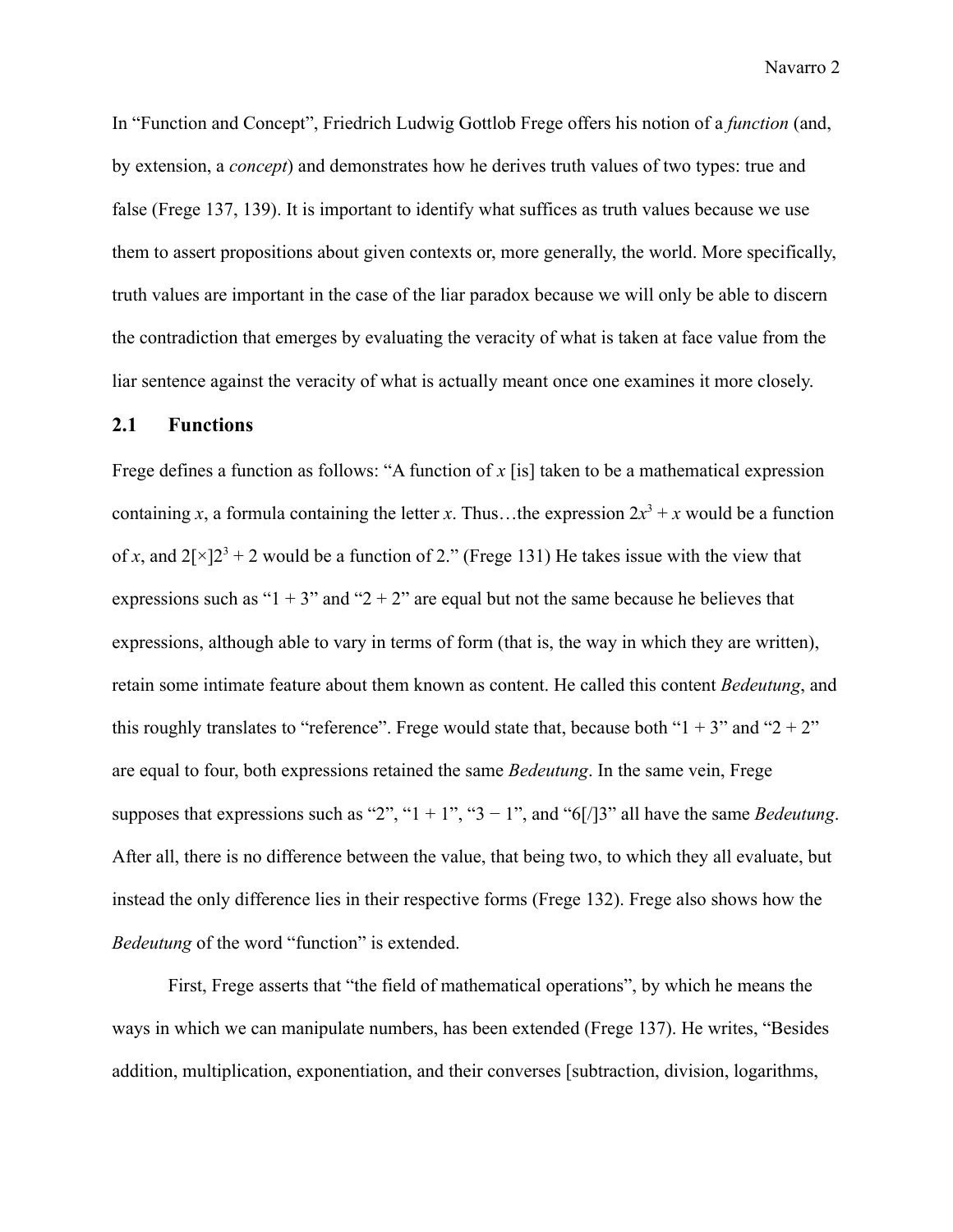respectively], the various means of transition to the limit have been introduced" (Frege 137). Second, he asserts that the field of possible arguments and values for functions has been extended by the admission of complex numbers (Frege 137). With respect to both these directions, Frege began adding to the signs (+), (−), etc., so that he could better construct functional expressions, and he also added signs such as  $(=), (>, (), etc.,$  so that he could evaluate functions where *x* takes the place of an argument that is compared to some alternative expression (for example, the function  $x^2 = 1$ ) (Frege 137). All this leads us to Frege's notion of a concept.

### **2.2 Concepts**

Frege defined a concept as follows: "a concept is a function whose value is always a truth-value." (Frege 139) But where does he recover what he considers "truth values" in the first place? Frege has us consider the function  $x^2 = 1$ , where *x* takes the place of some numeric argument, and evaluates it for different arguments. He writes:

Now if we replace *x* successfully by −1, 0, 1, 2, we get:

$$
(-1)^2 = 1,
$$
  
\n $0^2 = 1,$   
\n $1^2 = 1,$   
\n $2^2 = 1.$ 

Of these equations the first and third are true, the others false. (Frege 137)

From this Frege shows that the value of a function can be a truth value and, if so, that such truth values come in two varieties: true and false. *True functions* are functions whose resultant values are consistent with what is asserted by their argument values, whereas *false functions* are functions whose resultant values fail to be consistent in this manner. Thus, equations such as "2<sup>2</sup>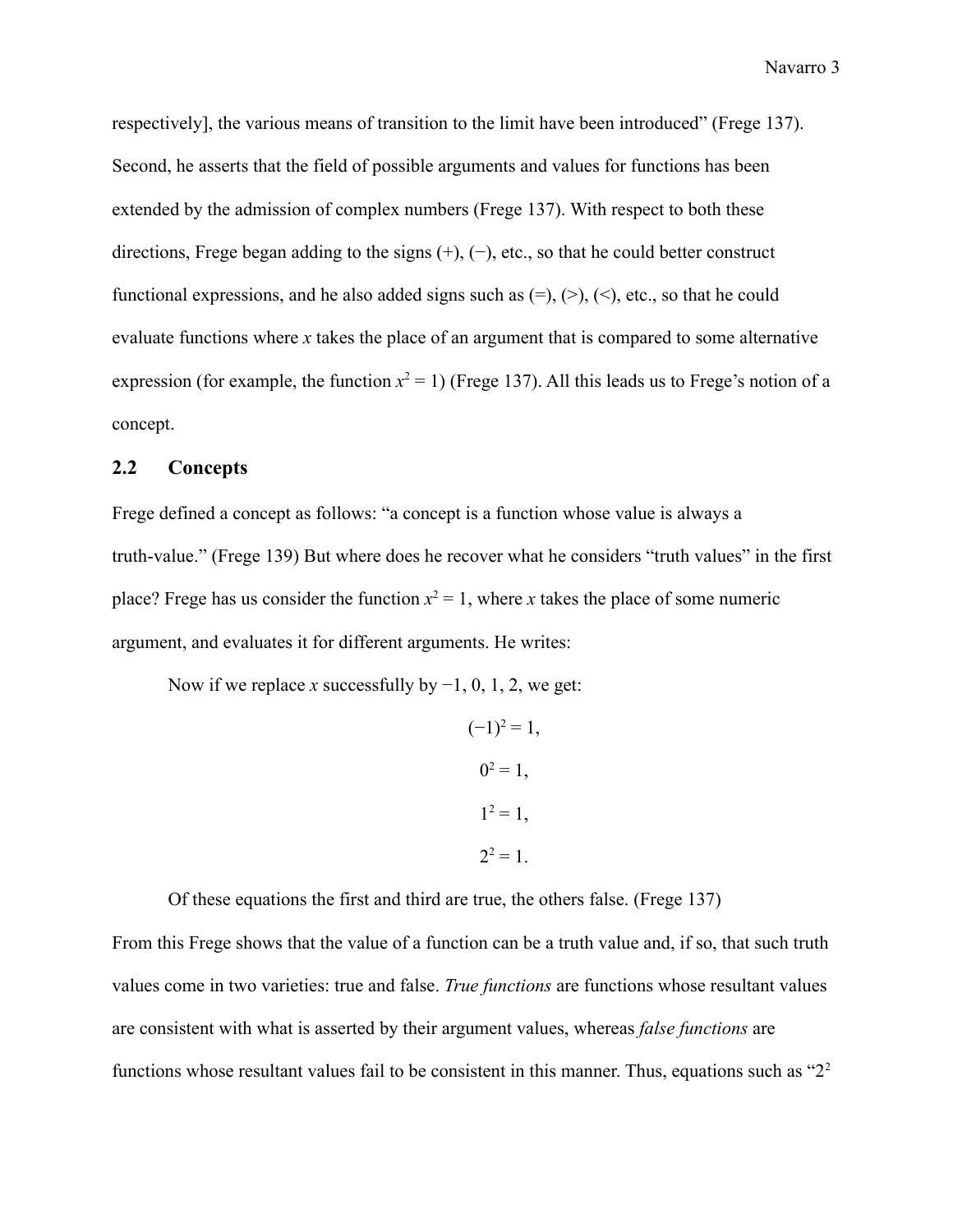$= 4$ ", for example, are true because two raised to the second power does, in fact, equate to four, whereas equations such as " $2^2 = 1$ " are false because two raised to the second power does not equate to one. And as I stated before, Frege extended his terminology to more than just equations, and the aforementioned truth values also appear applicable in these cases. He writes:

Accordingly,

$$
2^2 = 4^{\circ}, 2 > 1^{\circ}, 2^4 = 4^{2^{\circ}},
$$

all stand for the same thing…the True, so that in

$$
(2^2 = 4) = (2 > 1)
$$

we have a correct equation. (Frege 137)

One might object by suggesting that the expressions " $2^2 = 4$ " and " $2 > 1$ " cannot be equated because both express different claims. However, based on what we know about truth values, we can determine that " $(2^2 = 4) = (2 > 1)$ " may be reduced to "True = True", and in this way they express the very same claim and thus have the same *Bedeutung*.

#### **3 Liar Paradox**

Recall sentence (A) from Section 1:

(A) Sentence (A) is false.

The *principle of bivalence* asserts that every sentence expressing a proposition has exactly one truth value, either true or false, and I have shown in Section 2 how Frege arrived at this notion. Though, the difficulty in applying this principle with regard to (A) arises from the fact that a contradiction emerges under both the supposition that  $(A)$  is true and the supposition that  $(A)$  is false.

Suppose that  $(A)$  is true. If  $(A)$  is true, then what  $(A)$  asserts must be true, and  $(A)$  asserts that (A) is false. If (A) is determined to be false, then it certainly cannot be true. So by supposing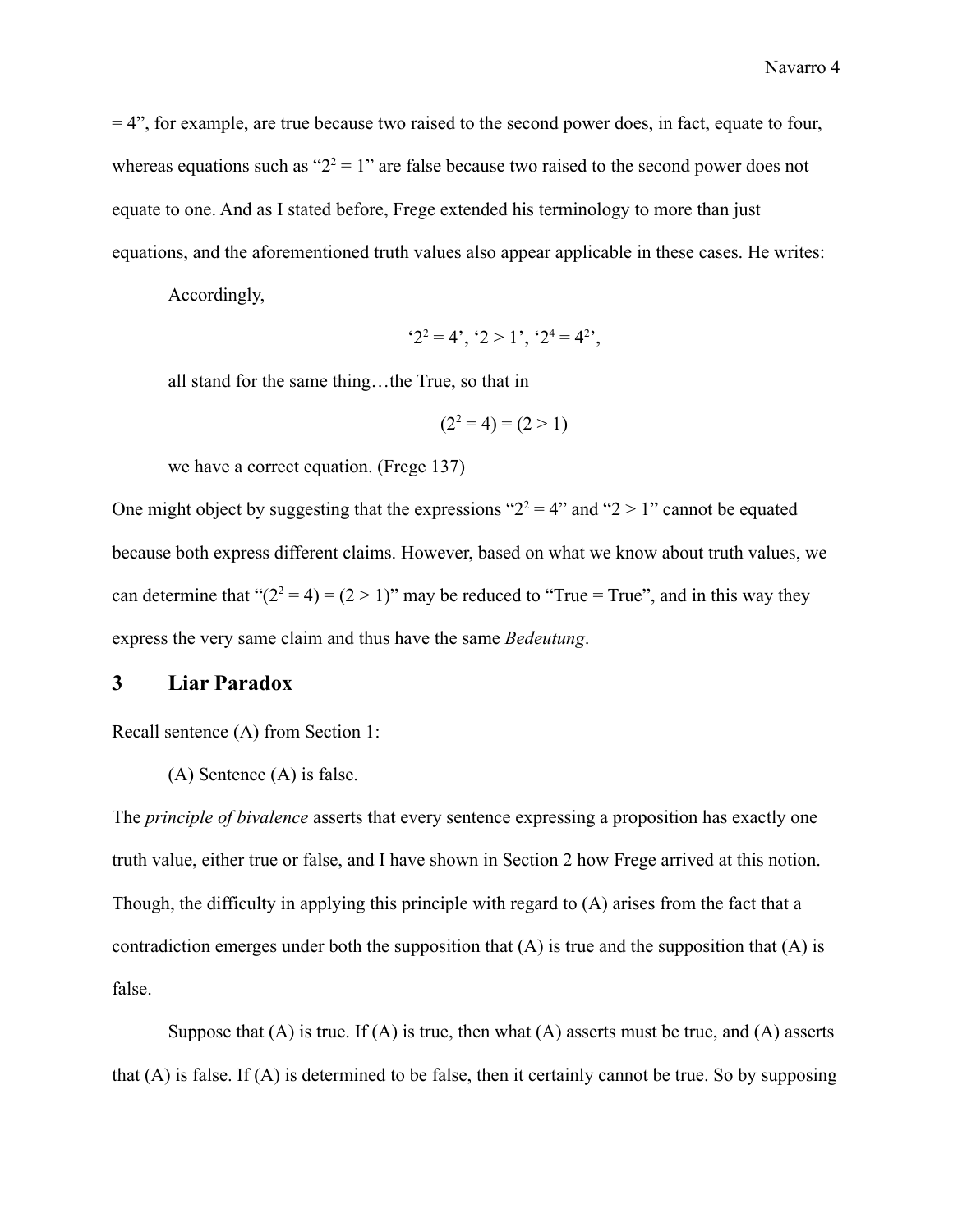that  $(A)$  is true, we arrive at the conclusion that  $(A)$  is false, a contradiction. The converse can also be established.

Suppose that  $(A)$  is false. If  $(A)$  is false, then what  $(A)$  asserts must be false, and  $(A)$ asserts that  $(A)$  is false. In a case such as this, where the assertion that  $(A)$  is false is, in fact, false, then what (A) asserts of itself must actually be true. So by supposing that (A) is false, we arrive at the conclusion that (A) is true, again a contradiction.

Clearly, when we suppose that (A) is either true or false, we find that it ends up being both true and false. This is a paradox because propositions may be either true or false, but not both, under our current understanding. So how can we resolve this?

## **4 Fuzzy Logic**

Fuzzy logic is a form of many-valued logic in which the truth value of propositions may be defined by any real number between 0 and 1 (inclusive). It is employed to handle cases of partial truth, where the truth value may range between being entirely true and entirely false. For example, consider the temperature of tap water. In Boolean logic, where the truth values of propositions may only be defined by the integer values 0 (representing false) or 1 (representing true), we would represent the temperature of tap water as either hot or cold. With fuzzy logic, we could instead represent the temperature by means of a gradient from hot to cold. That is, we could account for arbitrary ranges of the temperature that fall between being hot and cold with terms such as "slightly hot", "lukewarm", "slightly cold", etc., instead of being limited only to the prior two terms. As can be inferred, fuzzy logic is meant to be used to model logical reasoning in situations where the veracity of propositions is vague or imprecise, such as when the constraints of a particular proposition suggest that there are more outcomes to consider than just that of being entirely true or entirely false. Fuzzy logic is then a part of a family of many-valued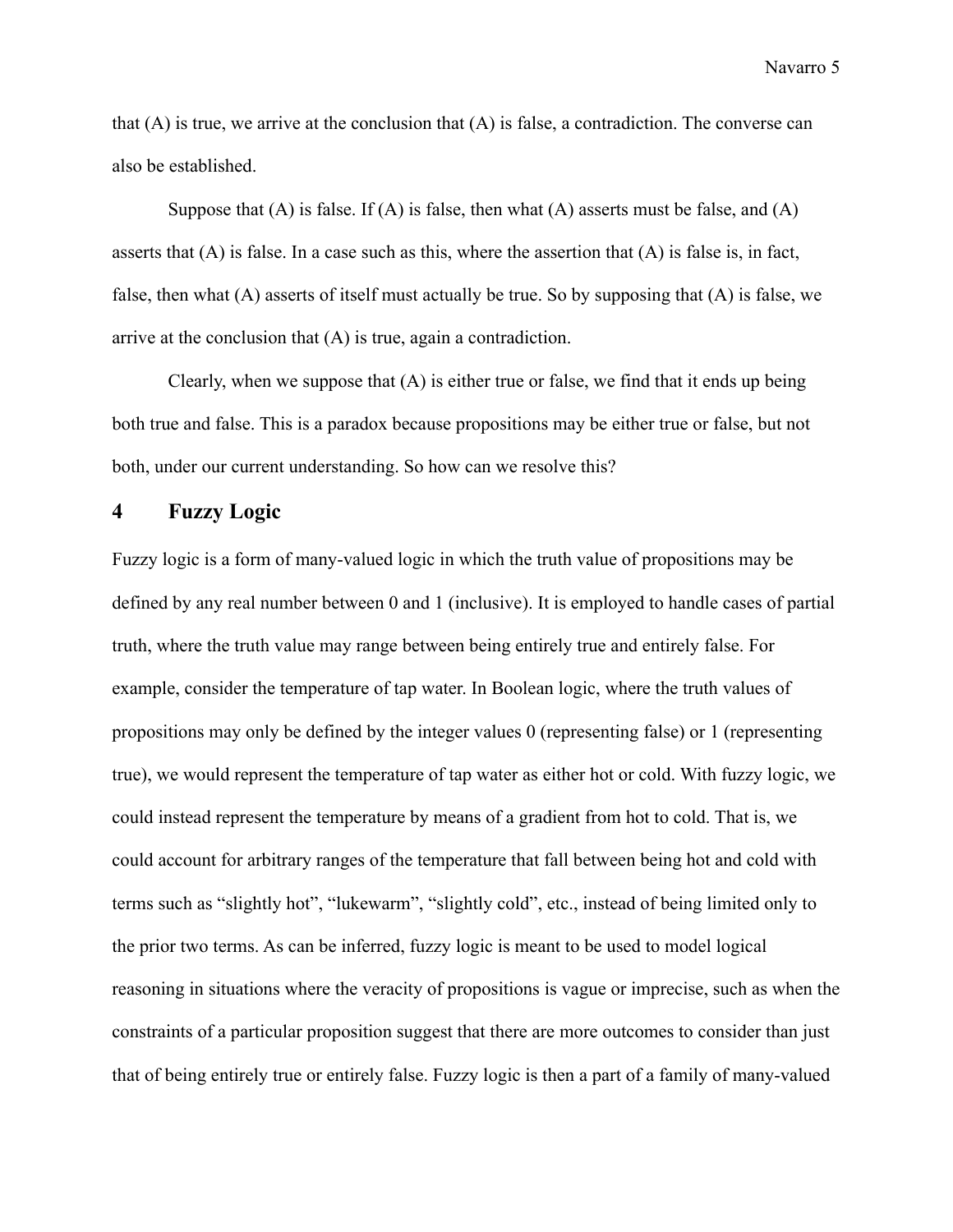logics where truth values are interpreted as degrees of truth instead of in accordance with the principle of bivalence.

### **4.1 Definitions**

Fuzzy logic works with membership values in a way that mimics Boolean logic, and Lotfi Zadeh's 1965 proposal of fuzzy set theory suggests that we should be able to determine the *complement* of a fuzzy set by relating it to Boolean logic (Zadeh 340). Under Boolean logic, the complement can be expressed as follows:  $NOT(x)$ . We will need to concern ourselves with a fuzzy replacement for this.

The most important thing to realize about fuzzy logic is that it is a superset of conventional Boolean logic. That is, if we set the fuzzy logic values at their extremes of 1 (entirely true) and 0 (entirely false), then we will find that the standard logical operations from Boolean logic hold. Below I have constructed the standard truth table for the NOT operator (see table 1).

### **Table 1**

Truth Table for NOT Operator Under Boolean Logic

| not A |
|-------|
|       |
|       |

Considering that, under fuzzy logic, the truth of any proposition is a matter of degree, we will need to reframe this truth table such that it accounts for the range of possible degrees of truth that extend from 0 to 1. We can do this by replacing the operation NOT *A* with the operation  $1 - A$ . We will find that the previous truth table goes unaffected by this replacement (see table 2).

### **Table 2**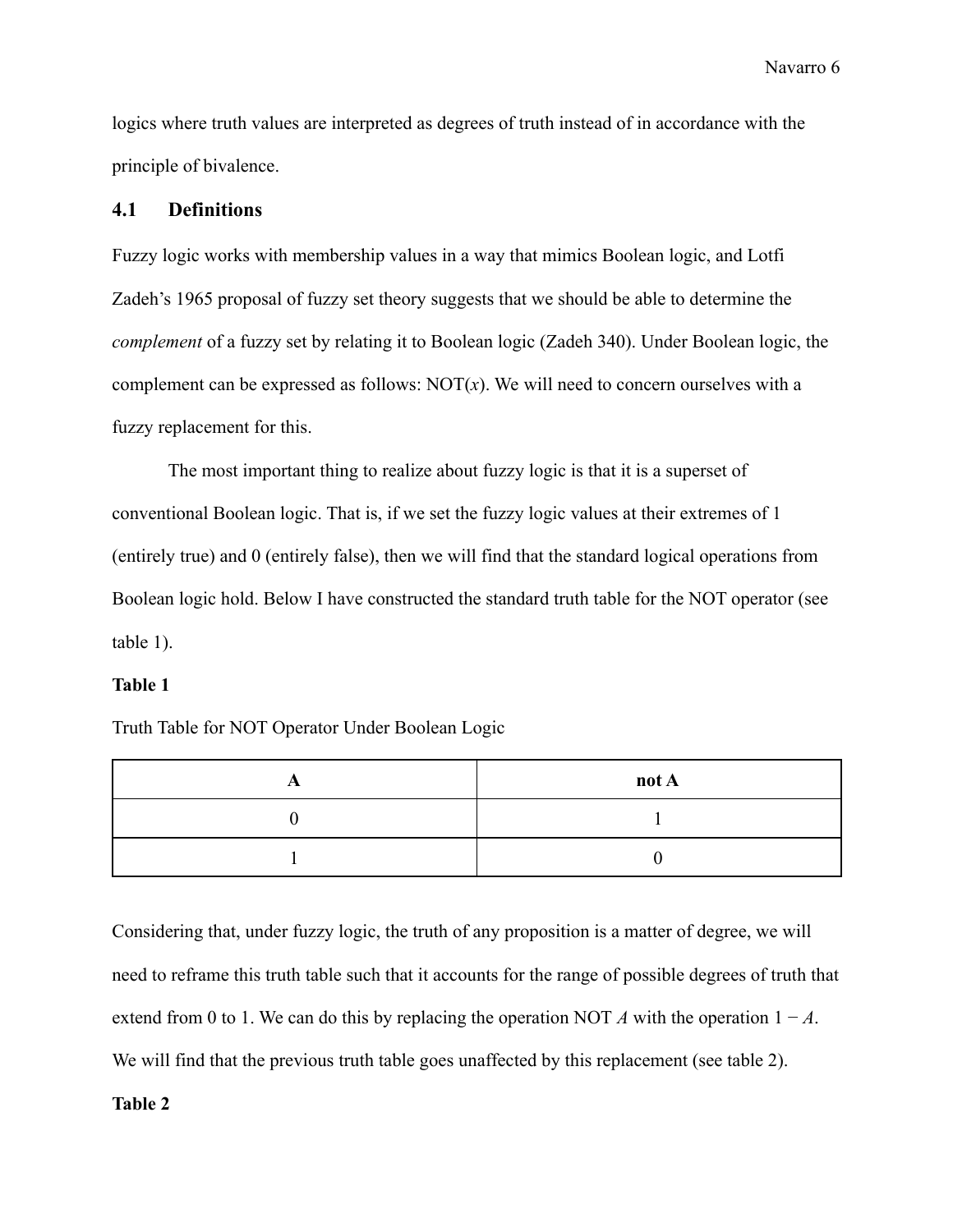|  |  | Truth Table for NOT Operator Under Fuzzy Logic |  |  |
|--|--|------------------------------------------------|--|--|
|  |  |                                                |  |  |

| $1 - A$ |
|---------|
|         |
|         |

Thus, 1 − *A* suffices as the complement for *A* under fuzzy logic.

### **4.2 Initial Solution**

To successfully evaluate the liar sentence under fuzzy logic, we will need to interpret it under a more formal construction than how I have presented it thus far. Let *x* denote the degree of truth of sentence (A). If we want to determine  $x$ , then we must construct (A) in such a way that the choice of its possible truth values are restricted. I have shown that, so far, the only possible truth values that a sentence may evaluate to are true and false, so these will comprise the scope of truth values to which (A) will adhere.

As shown in Section 2, Frege's conception of truth has it that sentences are referring terms. That is, they are names that name what is true and what is false. So one might suggest, if we had a Fregean version of fuzzy logic, that we might say that sentences are names of degrees of truth between 0 and 1. For example, it might make sense to say something like " $(1 + 3 = 4)$  = 1" because " $1 + 3 = 4$ " is just a name for the degree of truth 1, and so is "1". Recall sentence (A) from Section 1:

(A) Sentence (A) is false.

On the view that sentences are names of degrees of truth, it makes sense to say, for example, "Sentence (A) is false  $= 0.5$ ". After all, both sides of the equation contain a name of a degree of truth. However, it still will not make sense to say " $(A) = 0.5$ ". Under Frege's conception of truth, the left-hand side of the equation is a name of a *sentence*, not the name of a *degree of truth*. In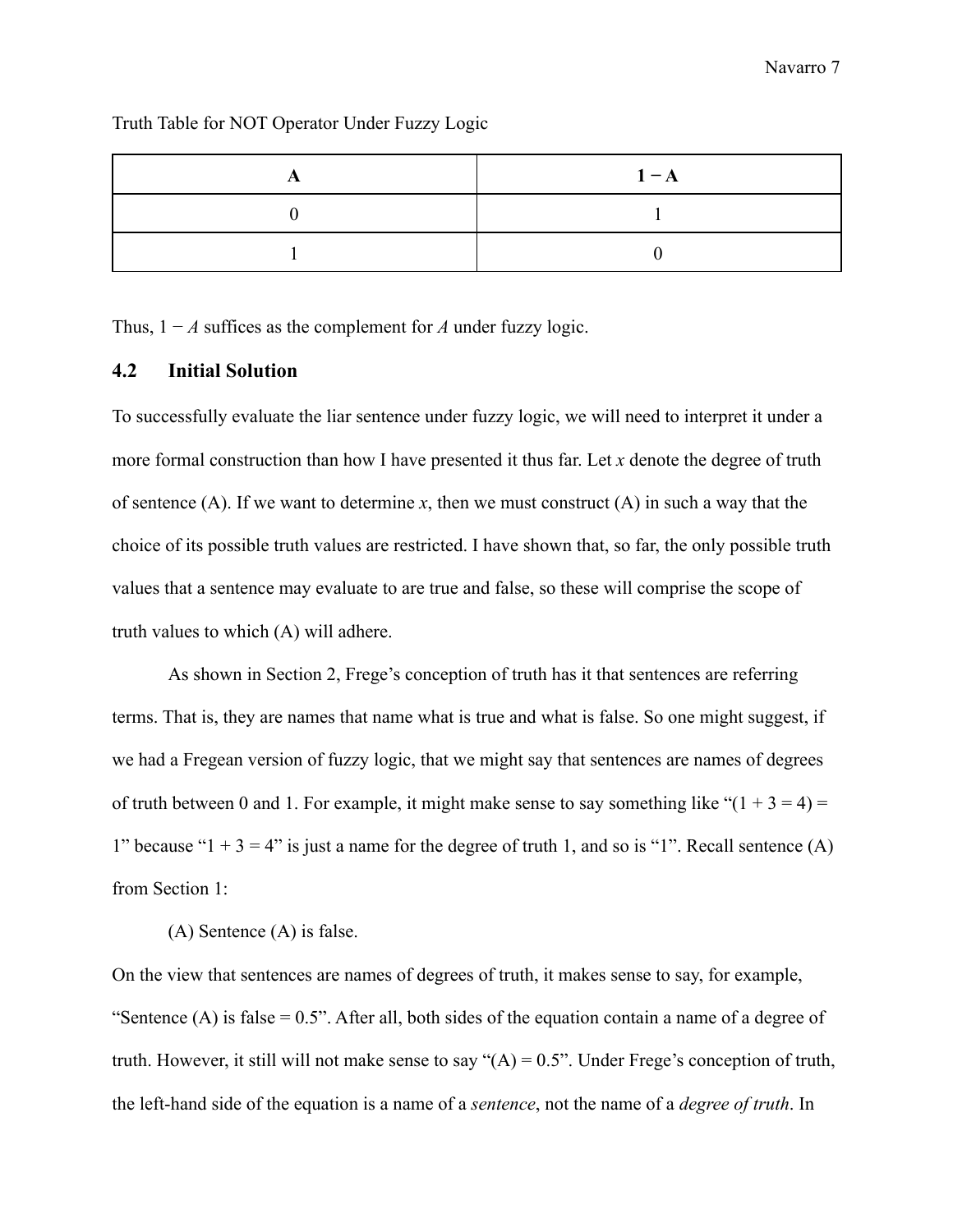other words, it is a name of a *name of a degree of truth*. If we want to use names of sentences to say something about degrees of truth, then we will need some device that allows us to take the names of sentences as arguments and map them onto degrees of truth.

Suppose that we have a degree function  $deg(x)$  that takes names of arguments and maps them onto degrees of truth. Because we want to evaluate (A) using this function, we end up with the degree function deg("Sentence (A) is false.") or, more simply, deg("False(A)"). Under Boolean logic, supposing that some proposition is false is equivalent to invoking the NOT operator onto it. Thus, we end up with the following equation:

$$
deg(A) = NOT(deg(A))
$$

We can generalize the NOT operator to its equivalent under fuzzy logic:

$$
deg(A) = 1 - deg(A)
$$

We can rearrange this equation so that both  $deg(A)$ s are on the same side of the equation:

$$
2(\deg(A)) = 1
$$

We can divide both sides of the equation by 2 to solve for  $deg(A)$ :

$$
deg(A) = 0.5
$$

So there appears to be a non-paradoxical solution to the liar paradox under fuzzy logic. Instead of treating the liar sentence as both entirely true and entirely false, we can treat it as precisely half-true and half-false.

### **4.3 Background to Revenge Paradox**

In "On Sinn and Bedeutung", Frege argues that every word, every expression, and every sentence has two semantic values: *sense* and *reference* (Frege 155). He asserts that both sense and reference are compositional, meaning that the sense of a compound structure (in this case, a sentence) is a function of the senses of its component parts, and likewise for reference. Frege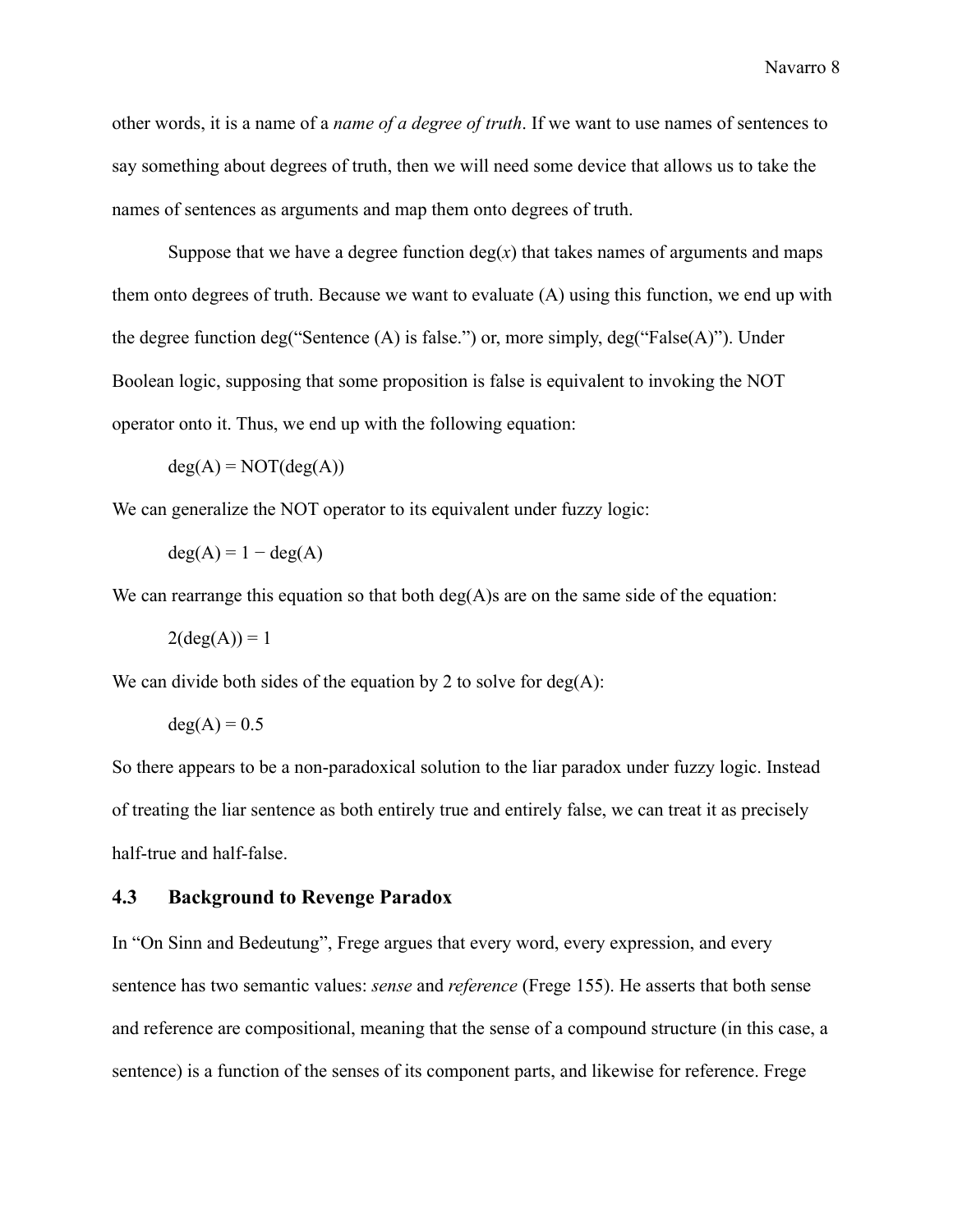writes, "A proper name (word, sign, combination of signs, expression) *expresses* its sense, *stands for* [*bedeutet*] or *designates* [*bezeichnet*] its *Bedeutung*. By employing a sign we express its sense and designate its *Bedeutung*." (Frege 156) To put it more clearly, the senses which sentences express are propositions, whereas their referents are the truth values (which, in turn, constitute the *Bedeutung*). And again, Frege asserts that the truth values may only be either true or false (Frege 157).

Because the reference of a sentence is a function of the reference of the parts of the sentence, we should be able to extract subsentential (that is, less than a sentence) terms out of the sentence and substitute them with terms which have the same reference without causing any harm to (that is, changing) the truth value of the sentence (Frege 166). Consider the following sentence:

The Morning Star is a body illuminated by the Sun. (Frege 156) This sentence is true because "the Morning Star" is another name for the planet Venus, and Venus is, in fact, illuminated by the Sun. So since this sentence is true, its referent, according to Frege, is the True. Now, the term "the Morning Star" happens to refer to the same thing as another term, "the Evening Star". And again, because the reference of a sentence is a function of the reference of its parts, we should be able to swap out terms for coreferential ones without changing the truth value of the sentence. Thus, the following sentence should also be true, since the referent has not been changed:

The Evening Star is a body illuminated by the Sun. (Frege 156) And this sentence is also true. Now, Frege is sympathetic to the idea that someone might determine that one of the two sentences is true and that the other is false (Frege 156). Such an outcome would make sense if the person in question did not know that both the Morning Star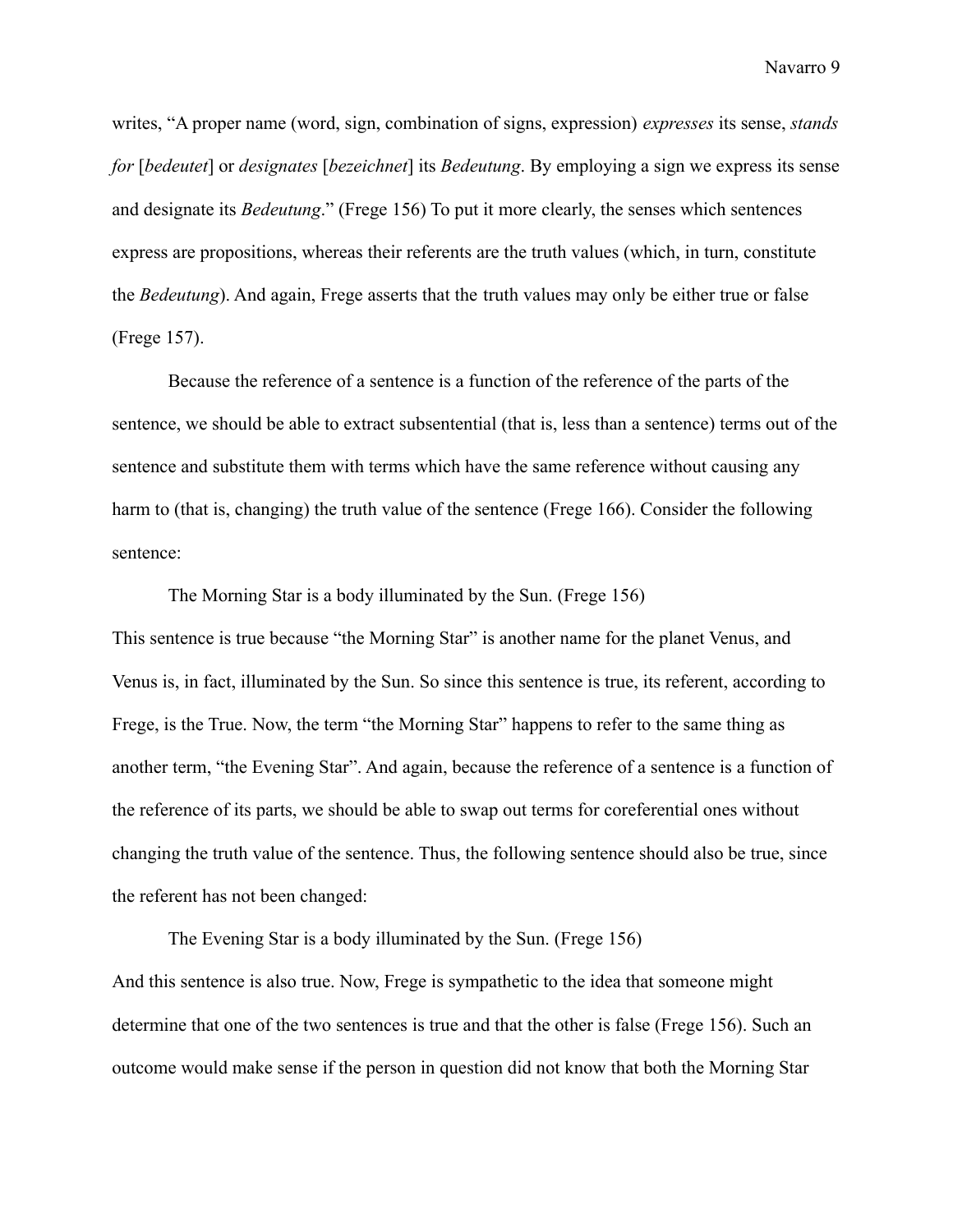and the Evening Star referred to the same thing. However, this misconception would have no bearing on the *Bedeutung* of the sentence, since again the referent was not changed. Thus, the thought corresponding to each sentence cannot be its reference, but rather it must be considered what Frege called its sense (Frege 156). In "Letter to Husserl, 24.5.1891", Frege writes, "Judgment in the narrower sense could be characterized as a transition from a thought to a truth-value." (Frege 150) And he believes that such a schema could look like this:

### concept word

↓

sense of the concept word

(sense)

↓

object falling under the concept (Frege 150)

Frege would state that this schema similarly holds true for proper names and sentences, with the only difference between the three being their scopes: concept words usually can refer to more than one thing, proper names refer to just one thing, and sentences refer to just the sentence under consideration (Frege 150). Considering all this, is there an issue which emerges from the move that I made earlier (hereinafter referred to as the "fuzzy liar" and abbreviated as "FL")?

# **4.4 Revenge Paradox**

As we all must recognize by now, fuzzy logic allows us to deal with many more truth values than Frege had ever anticipated existing. However, no issue should arise when we combine this framework with Frege's principle that substituting terms for coreferential ones should never change the truth value of a sentence. Let us, then, consider two cases under the supposition that the fuzzy liar is true to some degree that is less than 1: one where the truth value of the fuzzy liar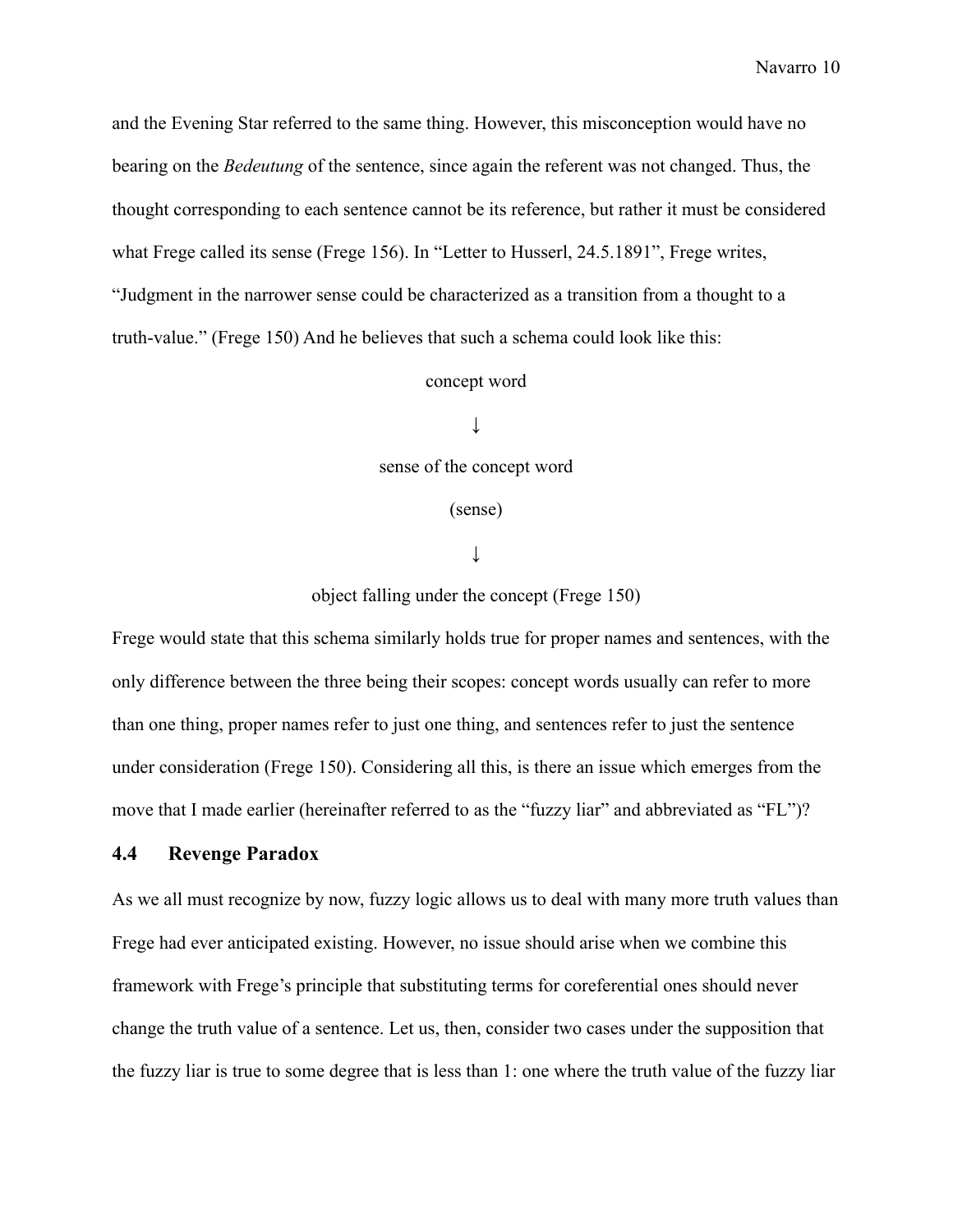is (1) some degree that is less than 1 and another where the truth value is (2) equal to 1. It will be clear why the two cases result in very different problems.

In the first case, the fuzzy liar is true to some degree that is less than 1. More formally, we can express this as follows:

 $(FL)$  deg $(FL)$  < 1.

Suppose that the degree of truth of  $(FL)$  is equal to 0.5. Under this supposition, "deg $(FL)$ " and "0.5" are coreferential terms. If Frege's principle of substitution holds true, then we should be able to substitute terms for coreferential ones in (FL) without changing the truth value of (FL). That is, the following sentence should retain the same truth value as (FL):

 $(FL*)$  0.5 < 1.

This sentence states that 0.5 is less than 1. It should be obvious that this is entirely true, and, under fuzzy logic, the truth value of something that is entirely true is 1. However, since we originally supposed that the degree of truth of (FL) was equal to 0.5, then this would suggest that this very same assertion is instead only half-true. Thus, a contradiction emerges where we are somehow equating 0.5 with 1. To put it more clearly, notice that, based on our supposition, all of the following will have to be coreferential:

"deg(FL)", "0.5", "deg(FL\*)", "1"

So by assigning the degree of truth 0.5 to (FL), we commit to the mathematical absurdity that 0.5 is equal to 1. And a similar argument will hold for any degree of truth of (FL) that is less than 1. For example, if we assign the degree of truth 0 to (FL), then we will arrive at the conclusion that  $0 = 1$ , and this is obviously false. And the same would hold true for the degree of truth 0.99 if it were assigned to  $(FL)$ : we will arrive at the conclusion that  $0.99 = 1$ , and again this is obviously false.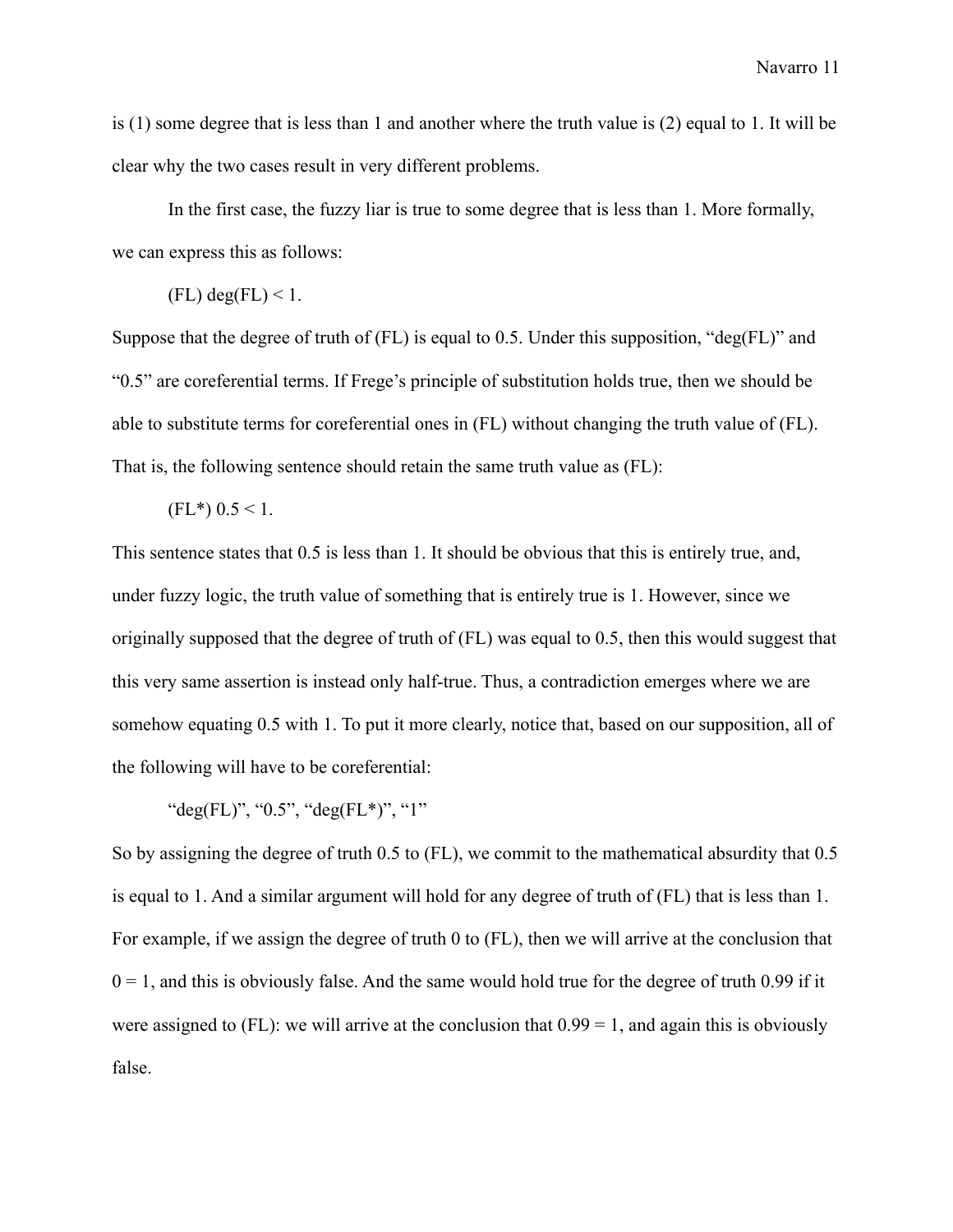In the second case, the fuzzy liar is, again, true to some degree that is less than 1:

 $(FL)$  deg $(FL)$  < 1.

However, suppose that the degree of truth of (FL) is equal to 1 instead. Under this supposition, "deg(FL)" and "1" are coreferential terms. Again, if Frege's principle of substitution holds true, then we should be able to substitute terms for coreferential ones in (FL) without changing the truth value of (FL). That is, the following sentence should retain the same truth value as (FL):

$$
(FL^*) 1 \leq 1.
$$

Under fuzzy logic, something that has a truth value of 1 is entirely true. However, this sentence states that 1 is less than itself, and this cannot be true under any set of circumstances. In this case, then, this sentence must be entirely false. Thus, the degree of truth of (FL\*) ought to be 0; not 1. So by assigning the degree of truth 1 to (FL), we are substituting a term for an allegedly coreferential one and thus altering the truth value of the sentence (unless  $0 = 1$  or  $1 \le 1$ , both of which are false). It seems as though we are left wondering if there is any way that we can frame this issue such that it does not lead to mathematical absurdity.

#### **4.5 Assessment**

Under the original liar paradox, fuzzy logic allows us to assert that the truth value of the liar sentence is 0.5. This would be an acceptable solution, since it resolves the contradiction of the liar sentence being both entirely true and entirely false by instead showing that it is half-true and half-false, had a revenge paradox not emerged from it. The revenge paradox I presented permits us to assert logically impossible conclusions, such as recognizably different values somehow equating with each other or the exact same value somehow equating with a value that is less than itself, so it does not seem as though we can actually establish a valid solution to the liar paradox under this approach.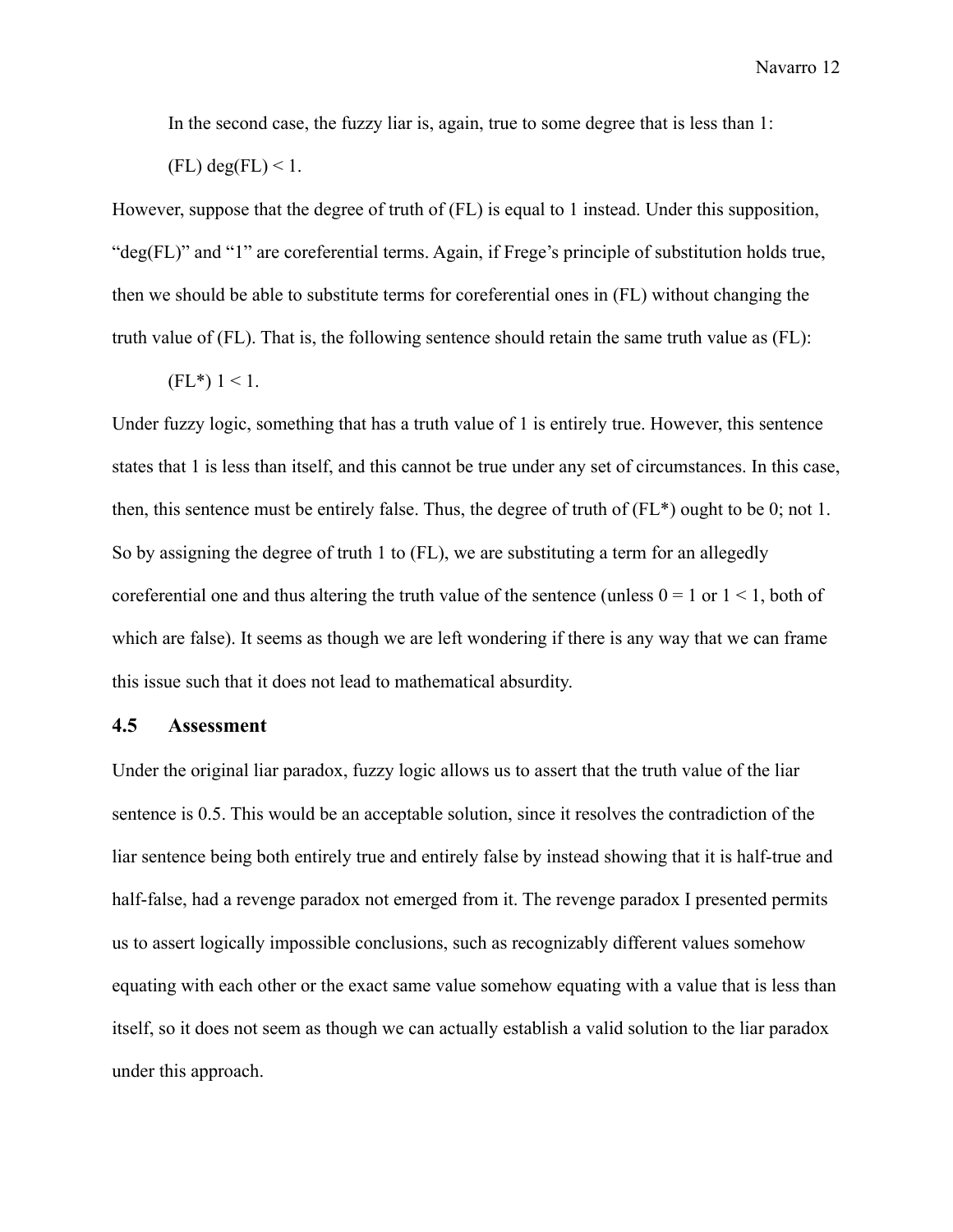### **5 Trivalent Truth Conditions**

Another way that we might attempt to resolve the liar paradox involves introducing a third truth value, one which accounts for sentences that might best be described as *indeterminate*, a state of truth in which the veracity of some proposition cannot be precisely determined. Of course, justification is necessary for something like this.

### **5.1 Background**

In the chapter "Three-valued logic: beginnings" of *Vagueness*, Timothy Williamson provides a reasonable motive for a system of trivalent logic:

[C.S. Peirce's] idea was that two-valued logic, although not wholly incorrect, is valid only within a limited domain, [trivalent logic] being needed for full generality…[trivalent logic] is that logic which, though not rejecting entirely the Principle of Excluded Middle, nevertheless recognizes that every proposition, S is P, is either true, or false, or else S has a lower mode of being such that it can neither be determinately P, nor determinately not P, but is at the limit between P and P'. (Williamson 102)

One might suppose that Peirce was concerned with vagueness because, as we already know by now, bivalent logic just does not provide any answers with regard to cases of partial truth. However, a different, more pragmatic justification for trivalent logic was later offered by Jan Łukasiewicz, who was concerned with free will (Williamson 102). Williamson writes, "He thought that fatalism can be avoided only if some statements about the future, such as 'There will be a sea-fight tomorrow', are not yet true or false." (Williamson 102) This rationale should be intuitively pleasing to us. After all, how would we possibly be able to determine the truth value of something that has not yet occurred?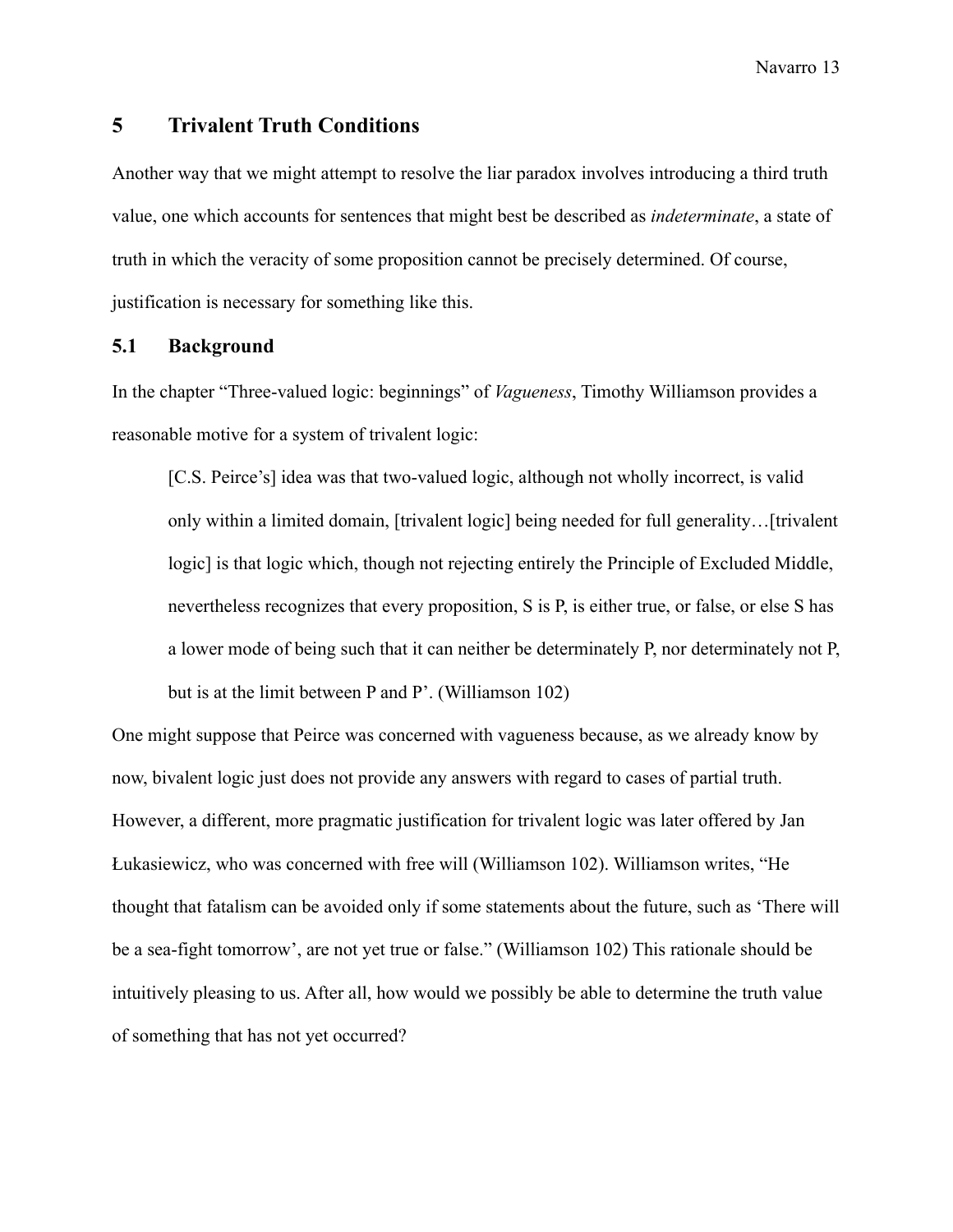Now, the *principle of excluded middle* states that either a proposition or its negation is true. But if propositions are permitted to exist in the aforementioned "lower mode" where they may neither be considered determinately true nor determinately false, then one might question how this system of trivalent logic does not entirely reject the principle in question.

If we take into consideration the idea that something that is not yet true or false must mean that it is not yet determined, then it seems reasonable to withhold probability judgments across any of the possible outcomes of a proposition when we are unable to determine its truth value. Accordingly, below I have constructed some truth tables for negation, conjunction, disjunction, the material conditional, and the material biconditional under trivalent logic, where "T" stands for true, "F" stands for false, and "#" stands for indeterminate (see tables 3, 4, 5, 6, and 7).

### **Table 3**

Truth Table for Negation Under Trivalent Logic

|   | $\neg P$ |
|---|----------|
| m |          |
|   |          |
|   |          |

When P is assigned the truth value  $\#$ , the truth value of  $\neg P$  is also  $\#$ . In reference to the sea-fight example, if we cannot determine that there will be a sea-fight tomorrow, then we certainly cannot determine that there will *not* be a sea-fight tomorrow.

### **Table 4**

Truth Table for Conjunction Under Trivalent Logic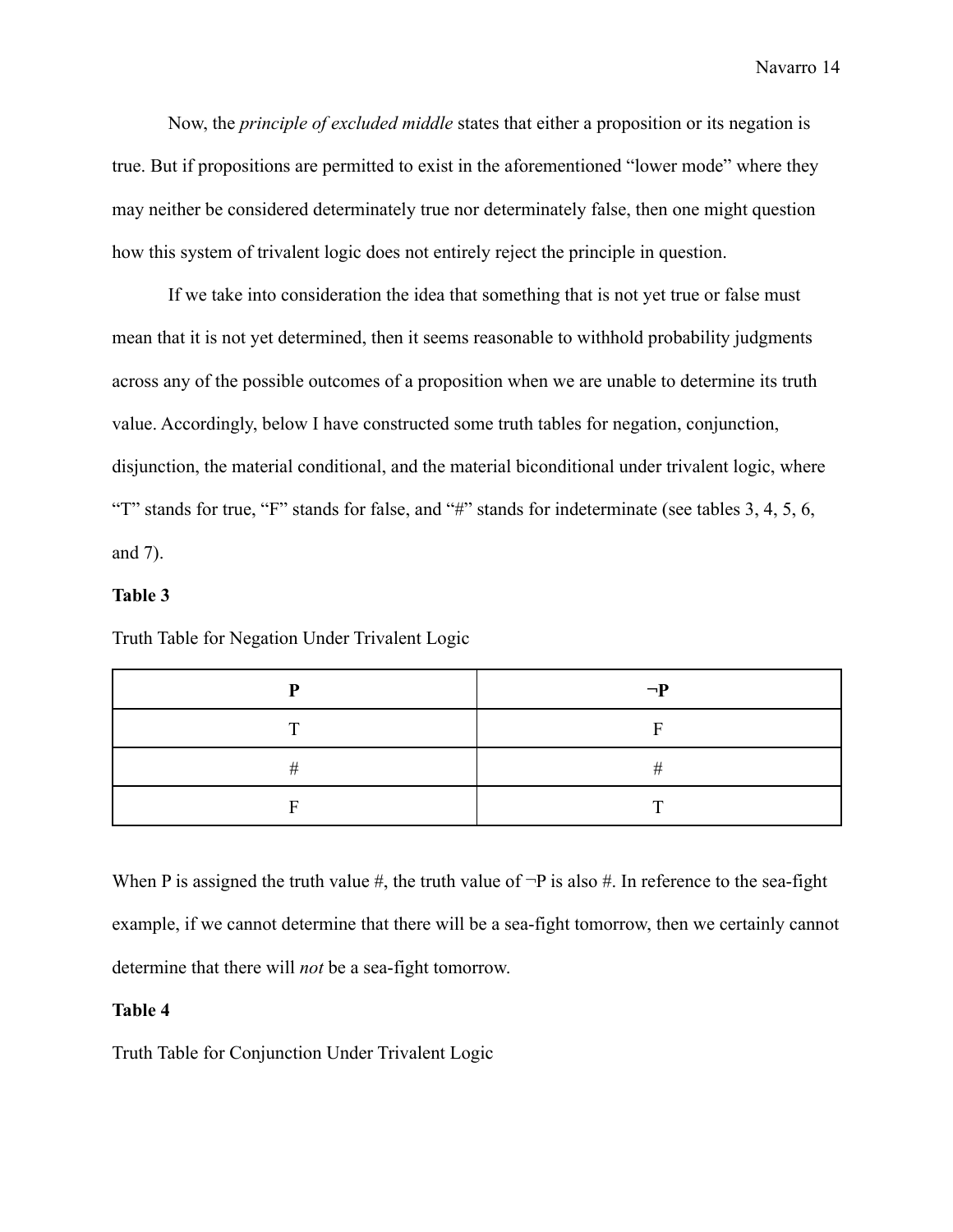| ${\bf P}$    | Q           | $\mathbf{P}\wedge \mathbf{Q}$ |
|--------------|-------------|-------------------------------|
| T            | T           | $\mathbf T$                   |
| $\mathbf T$  | $\#$        | $\#$                          |
| T            | ${\bf F}$   | $\mathbf F$                   |
| $\#$         | $\mathbf T$ | $\#$                          |
| $\#$         | $\#$        | $\#$                          |
| $\#$         | ${\bf F}$   | $\mathbf F$                   |
| F            | T           | $\mathbf{F}$                  |
| $\mathbf{F}$ | $\#$        | ${\bf F}$                     |
| $\mathbf{F}$ | ${\bf F}$   | F                             |

When P is assigned the truth value T and Q is assigned the truth value #, the truth value of P  $\land$ Q is #; for a conjunction to be true, both propositions have to be true. When both P and Q are assigned the truth value #, the truth value of P  $\wedge$  Q is #; both propositions are indeterminate, so that is the only conclusion that we can derive. When P is assigned the truth value F and Q is assigned the truth value #, the truth value of  $P \wedge Q$  is F because a conjunction is false if at least one of its conjuncts is false.

## **Table 5**

| D            |              | $P \vee Q$   |
|--------------|--------------|--------------|
| $\mathbf{T}$ | $\mathbf{T}$ | $\mathbf{r}$ |
| $\mathbf{r}$ | #            | $\mathbf{r}$ |
| $\mathbf{T}$ | E            | $\mathbf{T}$ |
| #            | $\mathbf{T}$ | $\mathbf{T}$ |
|              |              |              |

Truth Table for Disjunction Under Trivalent Logic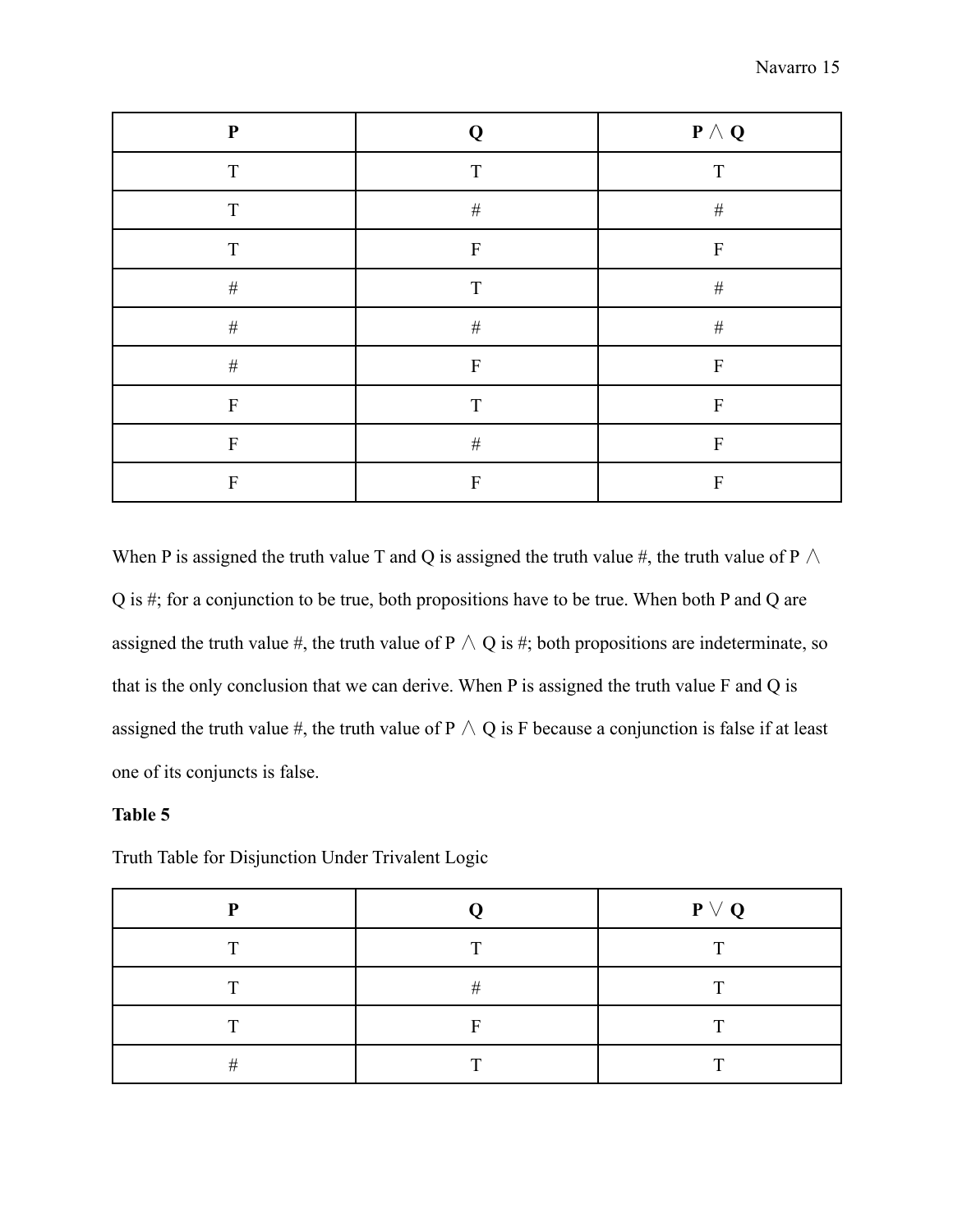|   | #<br>π         | -      |
|---|----------------|--------|
| π | Е              | -      |
| – | m              | Ē      |
|   | $^{\tau}$<br>π | π<br>π |
|   | −              |        |

When P is assigned the truth value T and Q is assigned the truth value #, the truth value of P  $\vee$ Q is T because the truth of one of the disjuncts is sufficient to guarantee the truth of the entire disjunction. When both P and Q are assigned the truth value #, the truth value of P  $\vee$  Q is #; both propositions are indeterminate, so that is the only conclusion that we can derive. When P is assigned the truth value F and Q is assigned the truth value #, the truth value of P  $\vee$  Q is # because, again, if one of the disjuncts is true, then the entire disjunction is true. We would just not yet be in a position to know if the indeterminate disjunct were true.

### **Table 6**

| $\mathbf P$               | Q            | $P \rightarrow Q$         |
|---------------------------|--------------|---------------------------|
| T                         | T            | T                         |
| T                         | $\#$         | $\#$                      |
| T                         | ${\bf F}$    | $\boldsymbol{\mathrm{F}}$ |
| $\#$                      | $\mathbf T$  | T                         |
| $\#$                      | $\#$         | $\#$                      |
| $\#$                      | $\mathbf{F}$ | $\#$                      |
| ${\bf F}$                 | T            | T                         |
| $\boldsymbol{\mathrm{F}}$ | $\#$         | T                         |

Truth Table for Material Conditional Under Trivalent Logic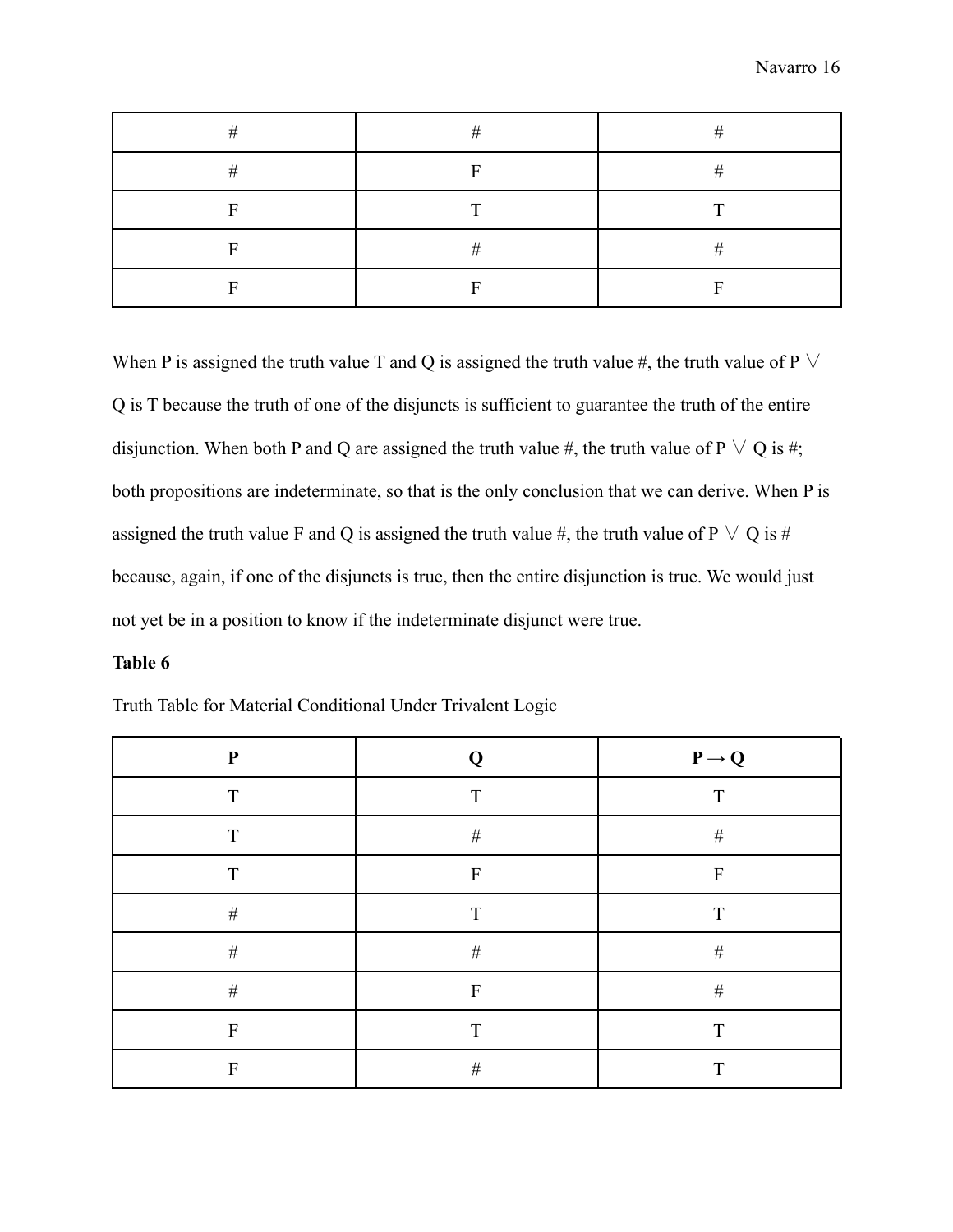When P is assigned the truth value T and Q is assigned the truth value  $\#$ , the truth value of P  $\rightarrow$ Q is # because when the first proposition is true, the truth value of the material conditional is the same as the truth value of the second proposition. When P is assigned the truth value  $#$  and Q is assigned the truth value T, the truth value of  $P \rightarrow Q$  is T because the truth value for every material conditional where the second proposition is true is T. When both P and Q are assigned the truth value #, the truth value of  $P \rightarrow Q$  is #; both propositions are indeterminate, so that is the only conclusion that we can derive. When P is assigned the truth value # and Q is assigned the truth value F, the truth value of  $P \rightarrow Q$  is # because the truth value of  $P \rightarrow Q$  will differ depending on whether the first proposition ends up having a truth value of T or F. When P is assigned the truth value F and Q is assigned the truth value  $\#$ , the truth value of P  $\rightarrow$  Q is T because the truth value of  $P \rightarrow Q$  will be T if Q has either the truth value T or F.

### **Table 7**

Truth Table for Material Biconditional Under Trivalent Logic

| ${\bf P}$    | Q                         | $P \leftrightarrow Q$ |
|--------------|---------------------------|-----------------------|
| T            | $\mathbf T$               | T                     |
| T            | $\#$                      | $\#$                  |
| T            | F                         | F                     |
| $\#$         | $\mathbf T$               | $\#$                  |
| $\#$         | $\#$                      | T                     |
| $\#$         | $\boldsymbol{\mathrm{F}}$ | $\#$                  |
| $\mathbf{F}$ | T                         | F                     |
| F            | $\#$                      | $\#$                  |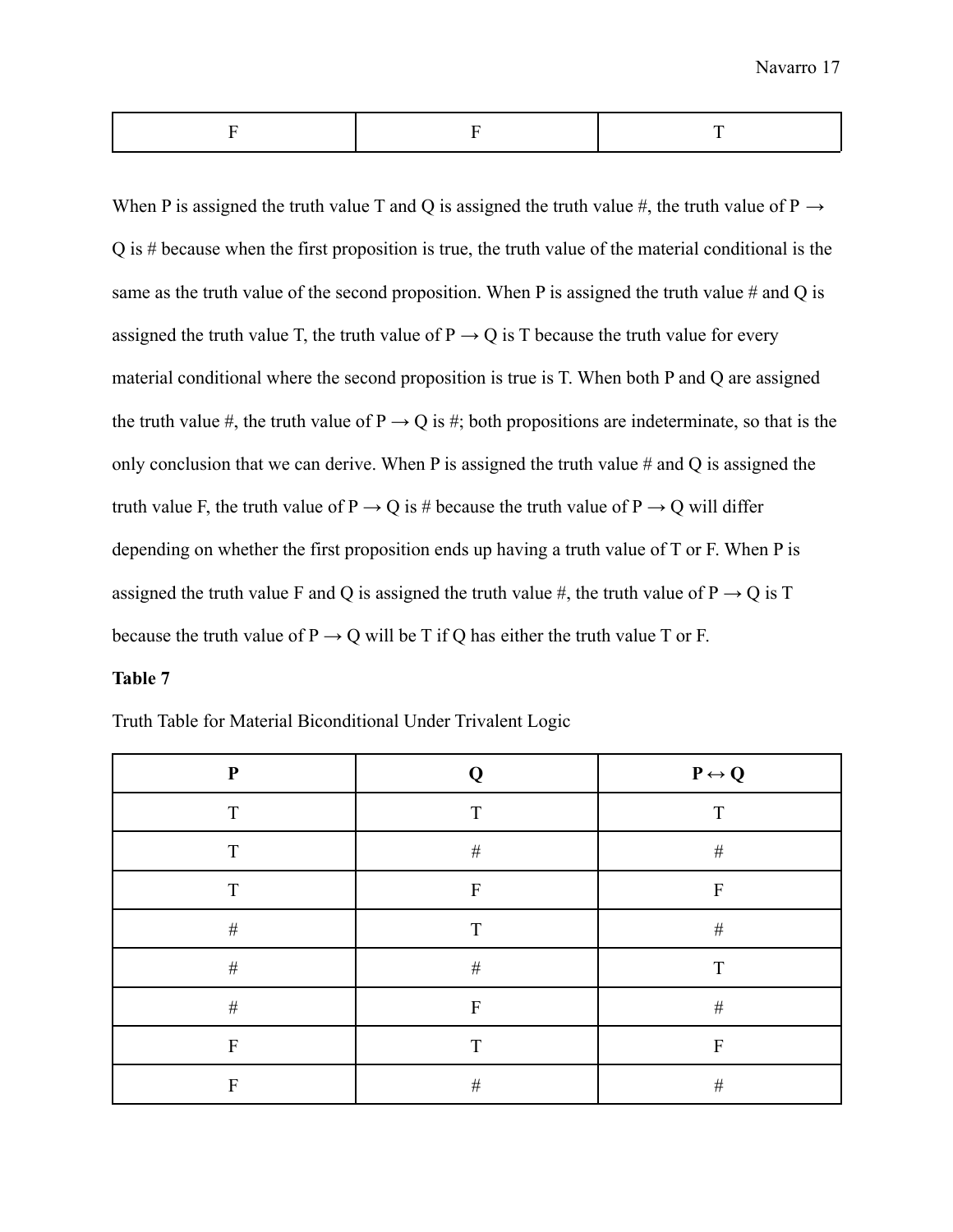Because we have the truth tables of both the conjunction and the material conditional under trivalent logic, we can derive the truth table of the material biconditional. Here, propositions have the truth value T when they share the same truth value and the truth value F when the truth values are different. Note that when only one of the propositions has the truth value  $#$  the truth value of  $P \leftrightarrow Q$  is also #. This is because that indeterminate proposition *could* end up sharing the same truth value as the determinately true/false proposition, but we would just not yet be at a point where we could determine that.

So it seems as though a system of trivalent logic does not entirely reject the principle of excluded middle because a truth value with any determinate meaning to it (so not denoted by "\"") is only assigned to a proposition once we know that the truth value is either determinately true or determinately false.

### **5.2 Definitions**

In "Making Sense of (in)Determinate Truth: The Semantics of Free Variables", John Cantwell provides definitions which allow us to understand indeterminateness more formally:

 $(1)$   $A_1, \ldots, A_n$  *semantically entail B* iff *B* is true relative to every assignment *g* where all the  $A_i$  are true.

(2) In a context where all has been assumed is  $A_1, \ldots, A_n$ , an assignment *g* is *admissible* if and only if each *A<sup>i</sup>* is true relative to *g*.

(3) A sentence *A* is *determinately true (false)* in a context iff *A* is true (false) in every admissible assignment in that context.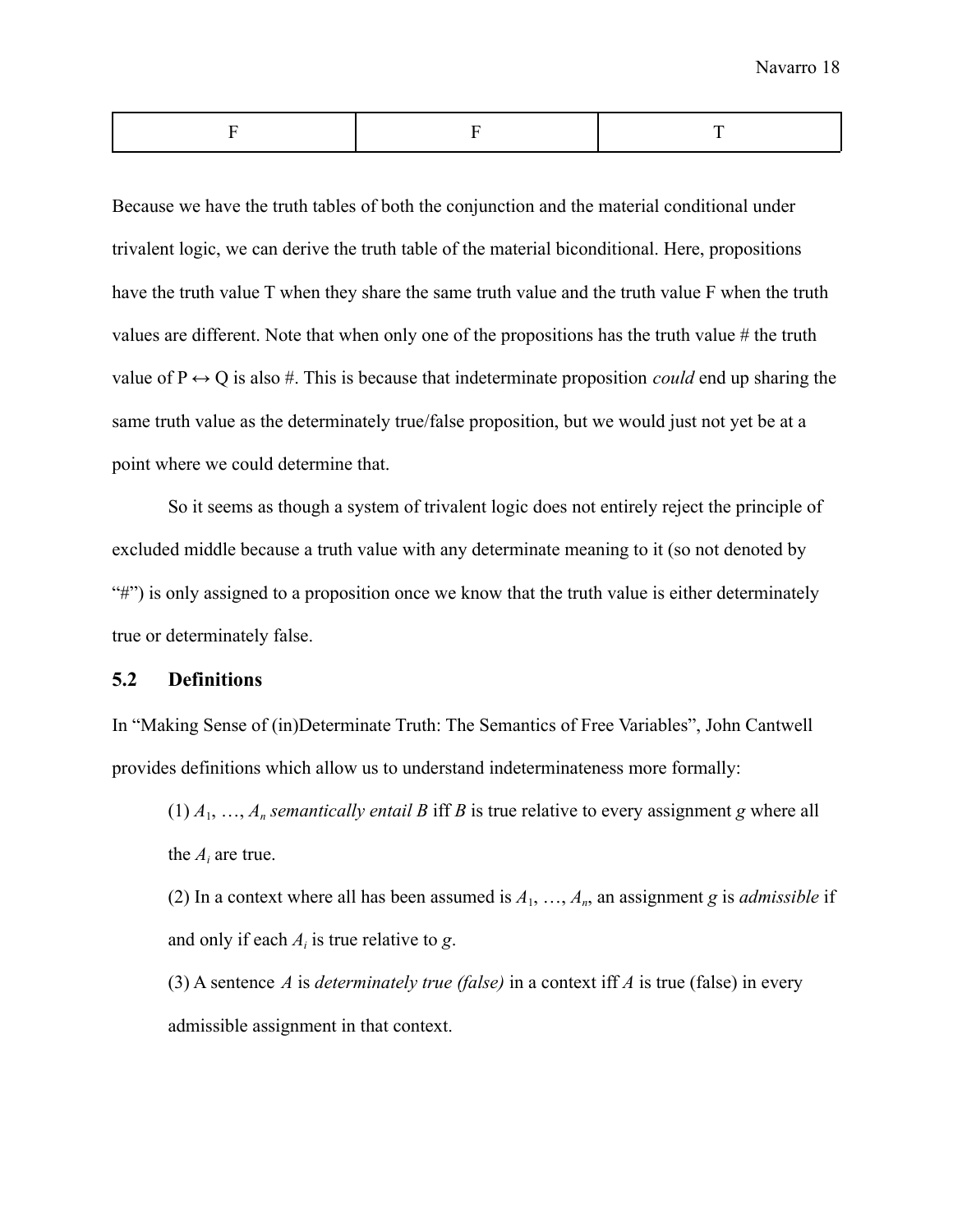(4) A sentence *A* has *indeterminate truth value* in a context iff *A* is neither determinately true nor determinately false in that context. (Cantwell 2723–2724)

We can establish two conclusions from these definitions. First, while assignment succeeds when some general solution includes *at least one* possible solution to some particular function, entailment only succeeds when some general solution includes *all* possible solutions to it. Second, because some sentence *x* is determinately true or determinately false only if it accounts for *all* possible solutions given a particular context, the sentence is indeterminate if it fails to account for *at least one* possible solution.

### **5.3 Initial Solution**

Recall sentence (A) from Section 1:

(A) Sentence (A) is false.

To show that this sentence would be more appropriately described as indeterminate, I will need to demonstrate that the truth value of this proposition never ends up being only true or only false.

For "Sentence (A) is false" to be determinately true or determinately false, then it must be either true or false in every admissible assignment in that context, that is to say it must be only true or only false in all possible cases. We already know from Section 3 that if we suppose that (A) is true, then (A) will end up being false, and that if we suppose that (A) is false, then (A) will end up being true. The fact that the sentence always ends up being true or false does *not* make it both determinately true and determinately false. Again, for something to be determinately true or determinately false, only *one* of the truth values may hold for all cases. "Sentence (A) is false" is not true or false in all possible cases, so it is not determinately true or determinately false. And if "Sentence (A) is false" is not determinately true or determinately false, then it must retain an indeterminate truth value.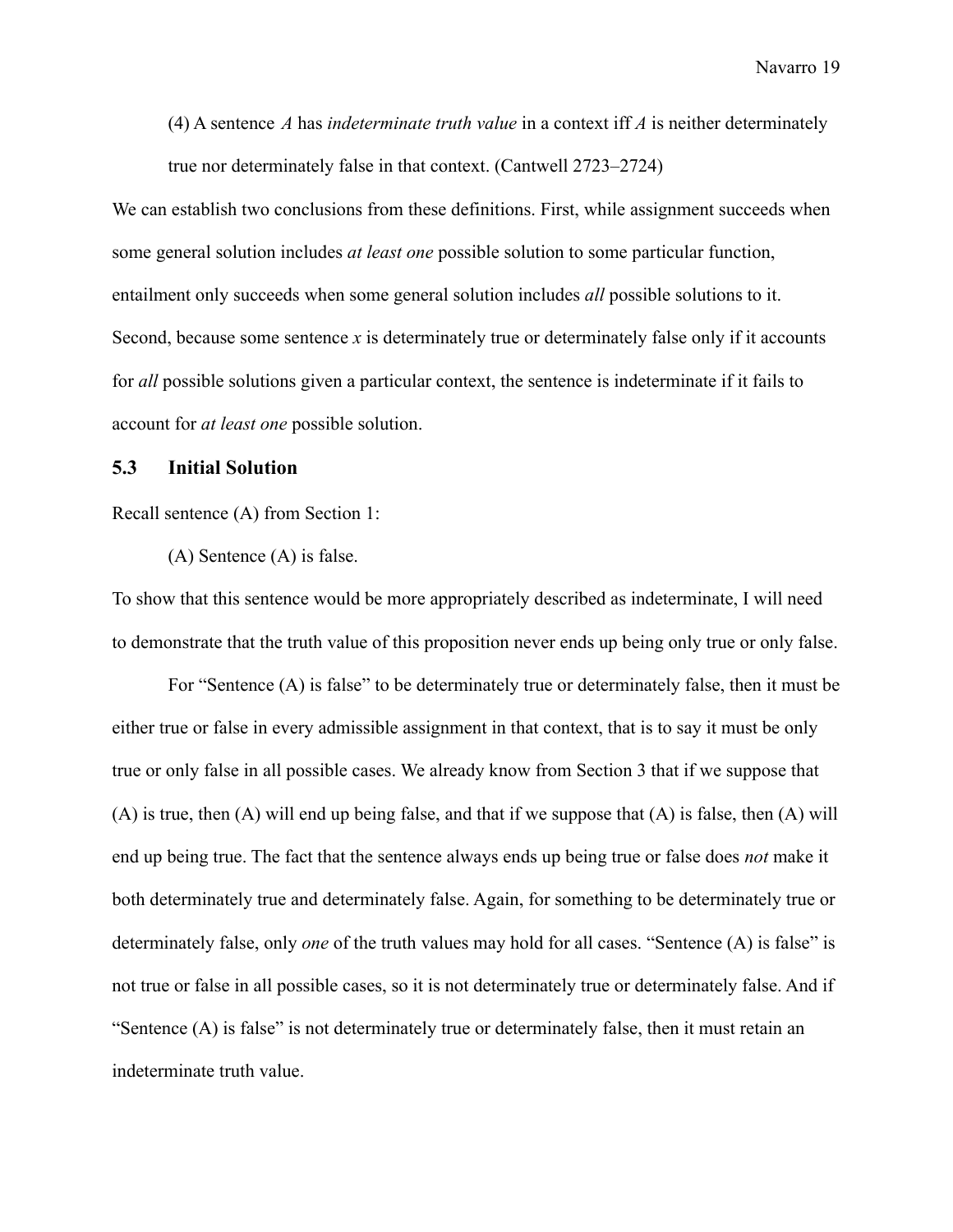### **5.4 Revenge Paradox**

Consider a variation of sentence (A) where the sentence is *not true* instead of false:

 $(A^*)$  Sentence  $(A^*)$  is not true.

One might initially wonder what exactly differentiates sentence (A) from sentence (A\*). Put simply, sentence (A\*)'s scope of truth values is more broad than sentence (A)'s because it not only captures that the sentence under investigation is false, but that the sentence is *either* false or indeterminate.

Suppose that  $(A^*)$  is true. If  $(A^*)$  is true, then what  $(A^*)$  asserts must be true, and  $(A^*)$ asserts that  $(A^*)$  is not true, meaning that  $(A^*)$  is either false or indeterminate. If  $(A^*)$  is determined to be either false or indeterminate, then it certainly cannot be true. So by supposing that  $(A^*)$  is true, we arrive at the conclusion that  $(A^*)$  is either false or indeterminate, a contradiction.

Now, suppose that  $(A^*)$  is false. If  $(A^*)$  is false, then what  $(A^*)$  asserts must be false, and  $(A^*)$  asserts that  $(A^*)$  is not true, again meaning that  $(A^*)$  is either false or indeterminate. In a case such as this, where the assertion that  $(A^*)$  is not true is, in fact, not true, then what  $(A^*)$ asserts of itself must actually be true. So by supposing that  $(A^*)$  is false, we arrive at the conclusion that (A\*) is true, again a contradiction. And this line of reasoning holds true under the supposition that sentence  $(A^*)$  is indeterminate as well.

Suppose that  $(A^*)$  is indeterminate. If  $(A^*)$  is indeterminate, then what  $(A^*)$  asserts must be indeterminate, and  $(A^*)$  asserts that  $(A^*)$  is not true, again meaning that  $(A^*)$  is either false or indeterminate. In a case such as this, where the assertion that  $(A^*)$  is not true is, in fact, not true, then what  $(A^*)$  asserts of itself must actually be true.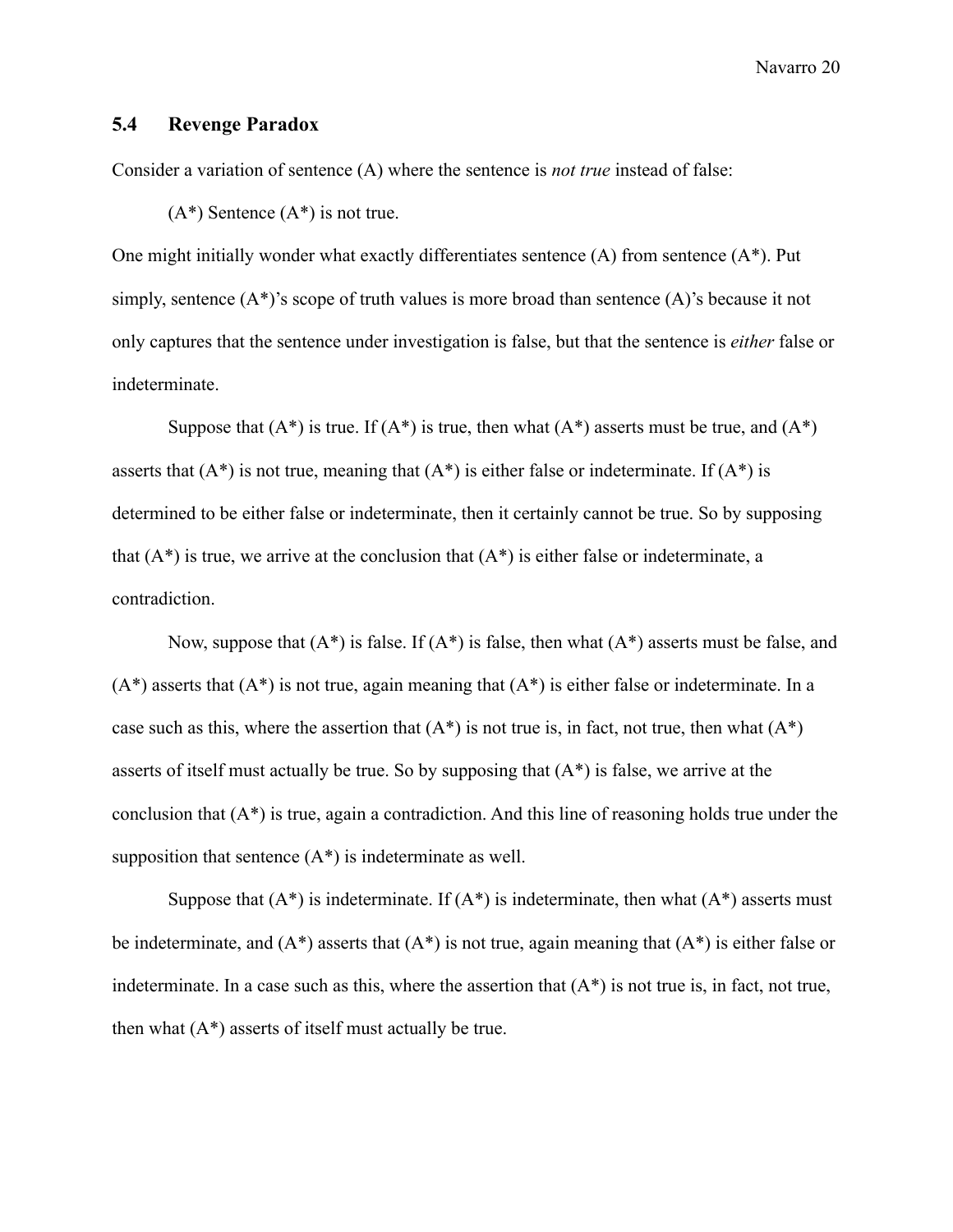It seems as though we are back in a position where all our suppositions lead to a contradiction. This suggests that introducing further truth values is unlikely to aid us in resolving the liar paradox.

### **5.5 Assessment**

Under the original liar paradox, trivalent logic allows us to assert that the truth value of the liar sentence is indeterminate. If this holds true, then the liar sentence cannot be said to be either determinately true or determinately false. So instead of us having to deal with the contradiction that arises from the liar sentence being both entirely true and entirely false, we could withhold judgment and not have to concern ourselves with the contradiction at all. However, the revenge paradox I presented has it that the liar sentence is more broad to the point such that its being indeterminate even leads to a contradiction, so, like with fuzzy logic, it does not seem as though we can actually establish a valid solution to the liar paradox under this approach either.

# **6 Conclusion**

In this paper I have shown that the liar paradox seemingly prevails under all three systems of bivalent logic, fuzzy logic, and trivalent logic. It is evident throughout the paper that bivalent logic simply fails to resolve the contradiction entailed by the liar paradox, whereas both fuzzy logic and trivalent logic succumb to revenge paradoxes which ultimately invalidate them as proper solutions. That is, none of the approaches seem to sufficiently resolve the liar paradox.

However, if I had to decide which approach seemed the *most* satisfactory considering this overall failure, then I would say that fuzzy logic does. Under trivalent logic, we go through so much to introduce an entirely new truth value just to end up in a similar situation to that of where we were under bivalent logic, with the only difference being that our issue now extends an additional truth value. With the initial solution involving fuzzy logic, we at least end up deriving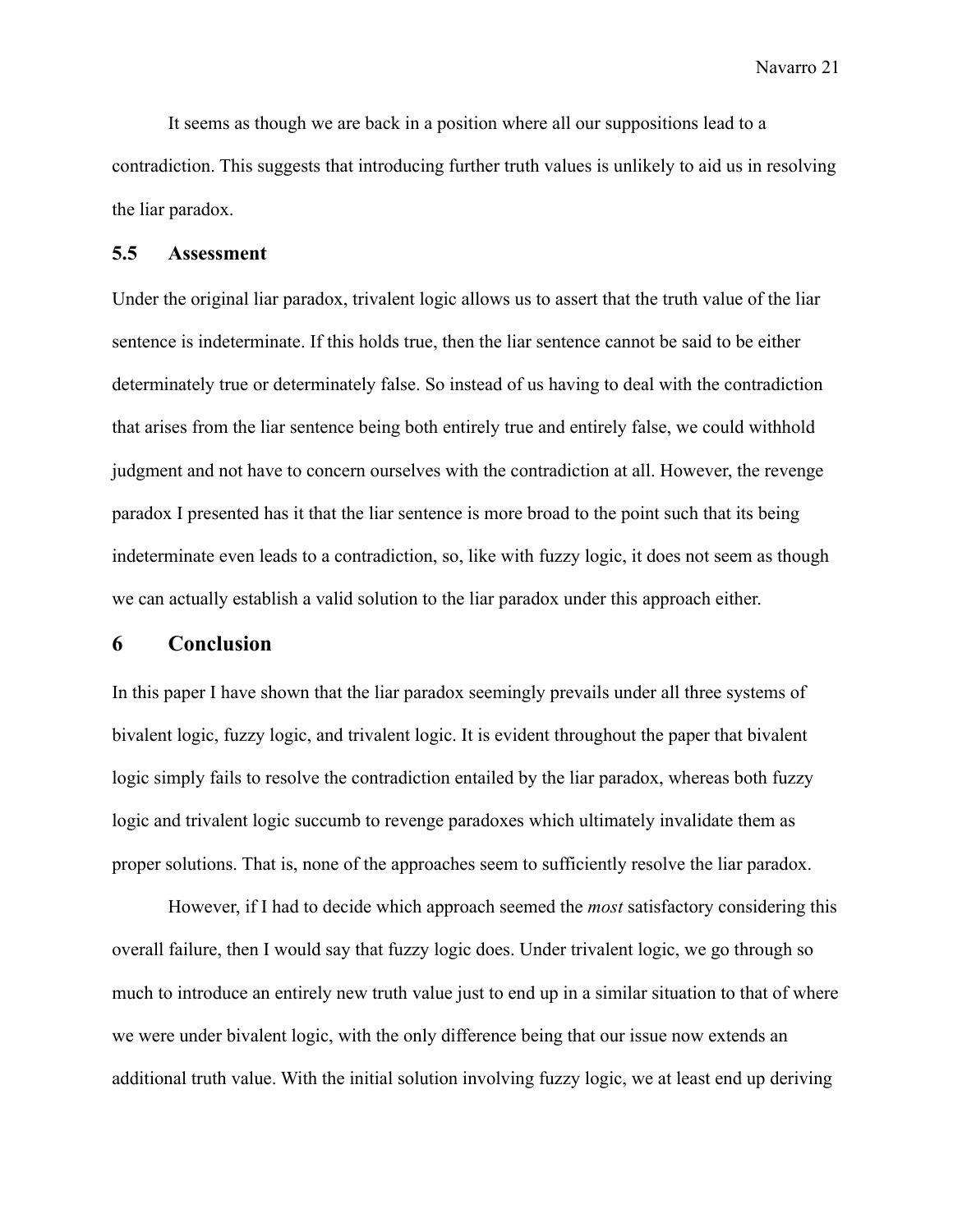a truth value for the original liar paradox which makes intuitive sense, but still we ultimately end up with mathematical absurdity. Perhaps there is a way to frame the issue that the revenge paradox sheds light on that I am simply not aware of at this point in time.

The lesson to be found here does not seem to be that liar sentences are neither true nor false, but instead that, in order to reflect as many of our intuitions as possible, paradoxical sentences must somehow be permitted without our theory of truth failing. And while it seems as though discarding bivalence provides us with one way of doing this, it is still unclear what, exactly, is the right way to approach liar sentences.